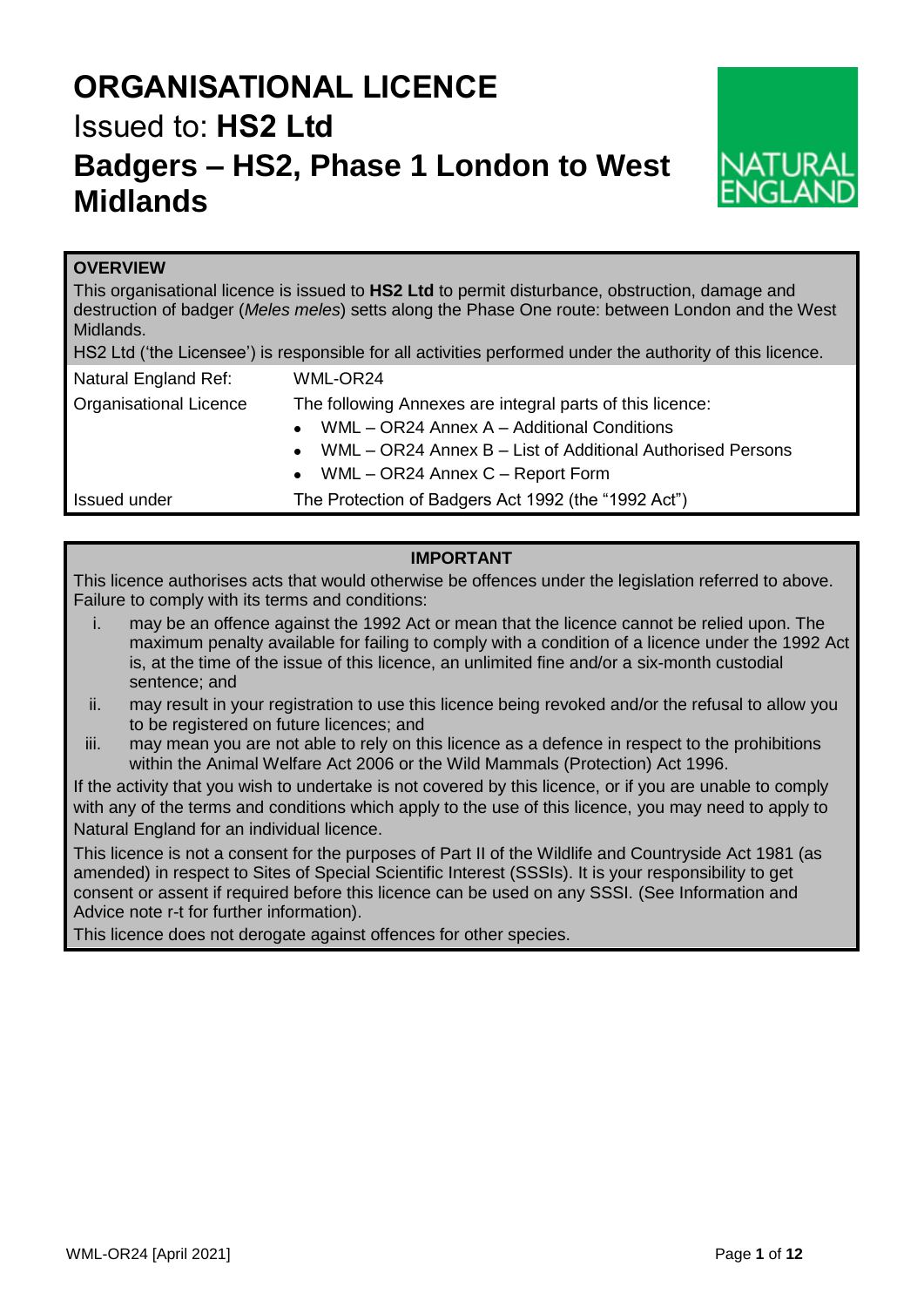| Natural England hereby authorises <sup>1</sup> the Licensee and anyone named from time to time on Annex B of<br>this licence |                                                                                                                                                                                                                                                                                                                                                                                                                                                                                                                                                                                                                               |  |  |  |
|------------------------------------------------------------------------------------------------------------------------------|-------------------------------------------------------------------------------------------------------------------------------------------------------------------------------------------------------------------------------------------------------------------------------------------------------------------------------------------------------------------------------------------------------------------------------------------------------------------------------------------------------------------------------------------------------------------------------------------------------------------------------|--|--|--|
| <b>Address of Licensee:</b>                                                                                                  | 2 Snowhill, Queensway, Birmingham B4 6GA                                                                                                                                                                                                                                                                                                                                                                                                                                                                                                                                                                                      |  |  |  |
| under section $10(1)(d)$ of the 1992 Act.                                                                                    |                                                                                                                                                                                                                                                                                                                                                                                                                                                                                                                                                                                                                               |  |  |  |
| To                                                                                                                           | Carry out the activities detailed in Annex WML - OR24 Annex A                                                                                                                                                                                                                                                                                                                                                                                                                                                                                                                                                                 |  |  |  |
| For the purpose of                                                                                                           | Development as defined in section 55(1) of the Town and Country Planning<br>Act 1990 carried out for the purposes of constructing HS2 Phase One:<br>between London and the West Midlands                                                                                                                                                                                                                                                                                                                                                                                                                                      |  |  |  |
| Valid for the period                                                                                                         | 13th April 2021 and 28th February 2023 (inclusive)                                                                                                                                                                                                                                                                                                                                                                                                                                                                                                                                                                            |  |  |  |
| Area valid in                                                                                                                | Within the consolidated construction boundary of the proposed rail route and<br>land upon which the Licensee has the permission of the owner to operate,<br>within the counties and unitary authorities of: Greater London, Hertfordshire,<br>Buckinghamshire, Oxfordshire, Northamptonshire, Warwickshire,<br>Staffordshire, Solihull and Birmingham. It may also be used on land in the<br>aforementioned counties and unitary authorities where a third party or<br>contractor of a third party owns or has permission to operate, to undertake<br>works which are directly related to the construction of the rail route. |  |  |  |
| Subject to                                                                                                                   | The Licence Conditions specified below, and the conditions and other<br>matters set out in the Annexes of this Licence.                                                                                                                                                                                                                                                                                                                                                                                                                                                                                                       |  |  |  |
| Who can use this<br>licence                                                                                                  | This licence can only be used by the Appointed Person*, Additional<br>Authorised Persons* and their Assistants*, except those convicted on or<br>after 1 January 2010 of a wildlife crime <sup>*</sup> (unless, in respect of that offence,<br>either:                                                                                                                                                                                                                                                                                                                                                                        |  |  |  |
|                                                                                                                              | they are a rehabilitated person for the purposes of the Rehabilitation of<br>Offenders Act 1974 and their conviction is treated as spent; or                                                                                                                                                                                                                                                                                                                                                                                                                                                                                  |  |  |  |
|                                                                                                                              | a court has made an order discharging them absolutely.<br>Any application by a person to whom this exclusion applies for an individual                                                                                                                                                                                                                                                                                                                                                                                                                                                                                        |  |  |  |
|                                                                                                                              | licence will be considered on its merits.                                                                                                                                                                                                                                                                                                                                                                                                                                                                                                                                                                                     |  |  |  |
|                                                                                                                              | * see Definitions                                                                                                                                                                                                                                                                                                                                                                                                                                                                                                                                                                                                             |  |  |  |
| Definitions used in this licence                                                                                             |                                                                                                                                                                                                                                                                                                                                                                                                                                                                                                                                                                                                                               |  |  |  |
| <b>Appointed Person</b>                                                                                                      | An employee of the Licensee who is authorised in writing by the Licensee to<br>act as a single point of contact for Natural England with regard to this<br>licence. The Appointed Person shall oversee use of the licence, including<br>authorising contractors to act under the licence, training, record keeping,<br>reporting and compliance.                                                                                                                                                                                                                                                                              |  |  |  |
| <b>Additional Authorised</b><br>Person                                                                                       | An employee of the Licensee or employee of a contractor of the Licensee<br>who is from time to time named in Annex B and who has received<br>appropriate training and/or instruction and is competent to undertake<br>activities permitted by the licence and who is authorised in writing by the<br>Appointed Person to act under the licence.                                                                                                                                                                                                                                                                               |  |  |  |
| Assistant                                                                                                                    | A person assisting an Additional Authorised Person. Assistants are only<br>authorised to act under this licence whilst they are under the direct on site<br>supervision of an Additional Authorised Person.                                                                                                                                                                                                                                                                                                                                                                                                                   |  |  |  |
| Wildlife crime                                                                                                               | means any offence under the Conservation of Habitats and Species<br>Regulations 2017, the Wildlife and Countryside Act 1981, the Protection of<br>Badgers Act 1992, the Deer Act 1991, the Hunting Act 2004, the Wild<br>Mammals (Protection) Act 1996, the Animal Welfare Act 2006, the Protection<br>of Animals Act 1911 (all as amended) or Invasive Alien Species<br>(Enforcement and Permitting) Order 2019.                                                                                                                                                                                                             |  |  |  |
| Badger "sett"                                                                                                                | As defined in the 1992 Act as "any structure or place which displays signs<br>indicating current use by a badger". See 'Information and Advice' a. below,                                                                                                                                                                                                                                                                                                                                                                                                                                                                     |  |  |  |

l <sup>1</sup> Natural England is authorised to exercise this power in accordance with an agreement made with the Secretary of State under section 78 of the Natural Environment and Rural Communities Act 2006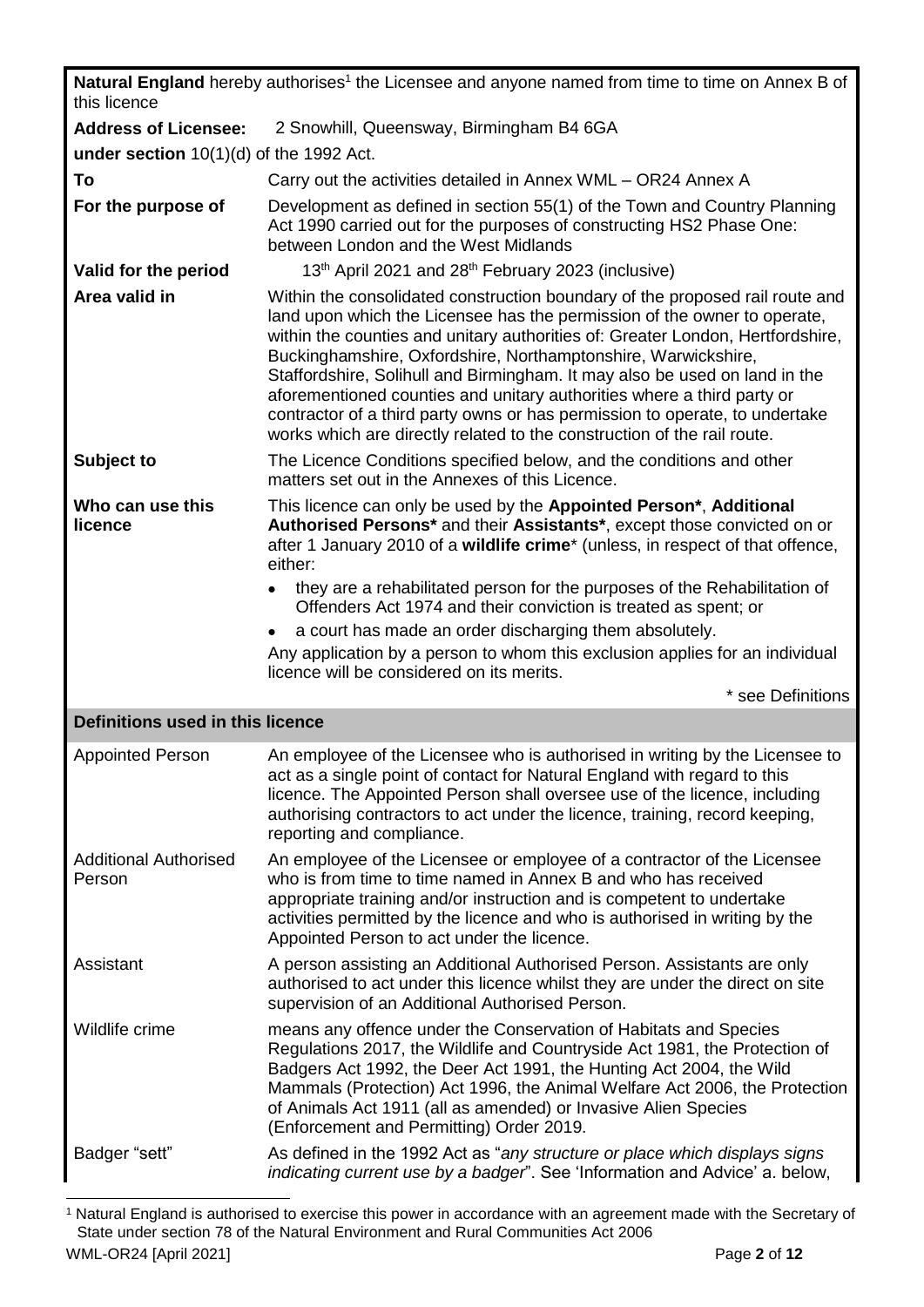|                                                            | for further guidance.                                                                                                                                                                                                       |  |  |
|------------------------------------------------------------|-----------------------------------------------------------------------------------------------------------------------------------------------------------------------------------------------------------------------------|--|--|
| bTB                                                        | Bovine tuberculosis, caused by Mycobacterium bovis.                                                                                                                                                                         |  |  |
| <b>bTB Information Note</b>                                | A document explaining potential effects of HS2 works on badgers and any<br>potential risk of the spread of bTB and containing reference inter alia to the<br>following documents (or any subsequent versions thereof):      |  |  |
|                                                            | Defra (2015) Disease prevention for livestock and poultry keepers.<br>$\bullet$<br>Available at: https://www.gov.uk/guidance/disease-prevention-for-<br>livestock-farmers.                                                  |  |  |
|                                                            | AHDB - TB Hub - Biosecurity. Available at:<br>$\bullet$<br>http://www.tbhub.co.uk/biosecurity/, last updated 2015.                                                                                                          |  |  |
| <b>HS2 Contractor's</b><br><b>Method Statement</b>         | A statement in relation to works proposed to be carried out under this licence<br>describing the proposed works and including the following:                                                                                |  |  |
|                                                            | a description of the works concerned;<br>$\bullet$                                                                                                                                                                          |  |  |
|                                                            | a description of work methods and means of avoiding or mitigating<br>٠<br>disturbance to badgers;                                                                                                                           |  |  |
|                                                            | an appraisal of the existence and practicality of alternative measures that<br>$\bullet$<br>may have a lower level of impact on badgers;                                                                                    |  |  |
|                                                            | an appraisal of the risk of the transmission of bTB posed by the<br>$\bullet$<br>works/the work methods.                                                                                                                    |  |  |
|                                                            | Survey information in accordance with the Ecology Technical Standard.<br>$\bullet$                                                                                                                                          |  |  |
| <b>HS2 Ecology Licence</b><br>Tracker                      | The Ecology Tracker template (reference no. HS2-HS2-EV-TEM-000-<br>000035), stored on HS2 file transfer system 'eB', or any subsequent version<br>approved in writing by Natural England.                                   |  |  |
| <b>HS2 Ecology Technical</b><br><b>Standard for Badger</b> | Chapter 11 of the HS2 Technical Standard for Ecology (reference no. HS2-<br>HS2-EV-STD-000-000017), or any subsequent version approved in writing<br>by Natural England.                                                    |  |  |
| Increased Risk i and ii                                    | Risk categories assigned to HS2 Contractors Method Statements, as<br>explained within the Natural England Note to HS2.                                                                                                      |  |  |
| <b>Natural England Note</b><br>to HS2                      | A document that assesses the risk that badger sett closures may contribute<br>to the spread of bovine tuberculosis in cattle, updated 15 January 2020, or<br>any subsequent version approved in writing by Natural England. |  |  |

Terms and requirements of this licence that express conditionality are conditions of this licence whether so called or not.

The headings used in this licence and its Annex are for convenience only and shall have no effect upon the interpretation of this licence or its conditions.

## **LICENCE CONDITIONS**

## **Who may use this licence**

- 1. Prior to the first use of this licence the Licensee shall authorise an Appointed Person whose details will be provided in writing to Natural England to oversee use of this licence within 14 days of this Licence coming into force.
- 2. The following persons (see Definitions) are authorised to use this licence whilst engaged in official business of the Licensee:
	- a. Additional Authorised Persons: employees and contractors of the Licensee who are authorised to use this licence by being named on the list at Annex B (see 3. below); or
	- b. Assistants acting under the direct on-site supervision of an Additional Authorised Person.
- 3. The list at Annex B may be amended by the Licensee from time to time and a person becomes an Additional Authorised Person once named on Annex B.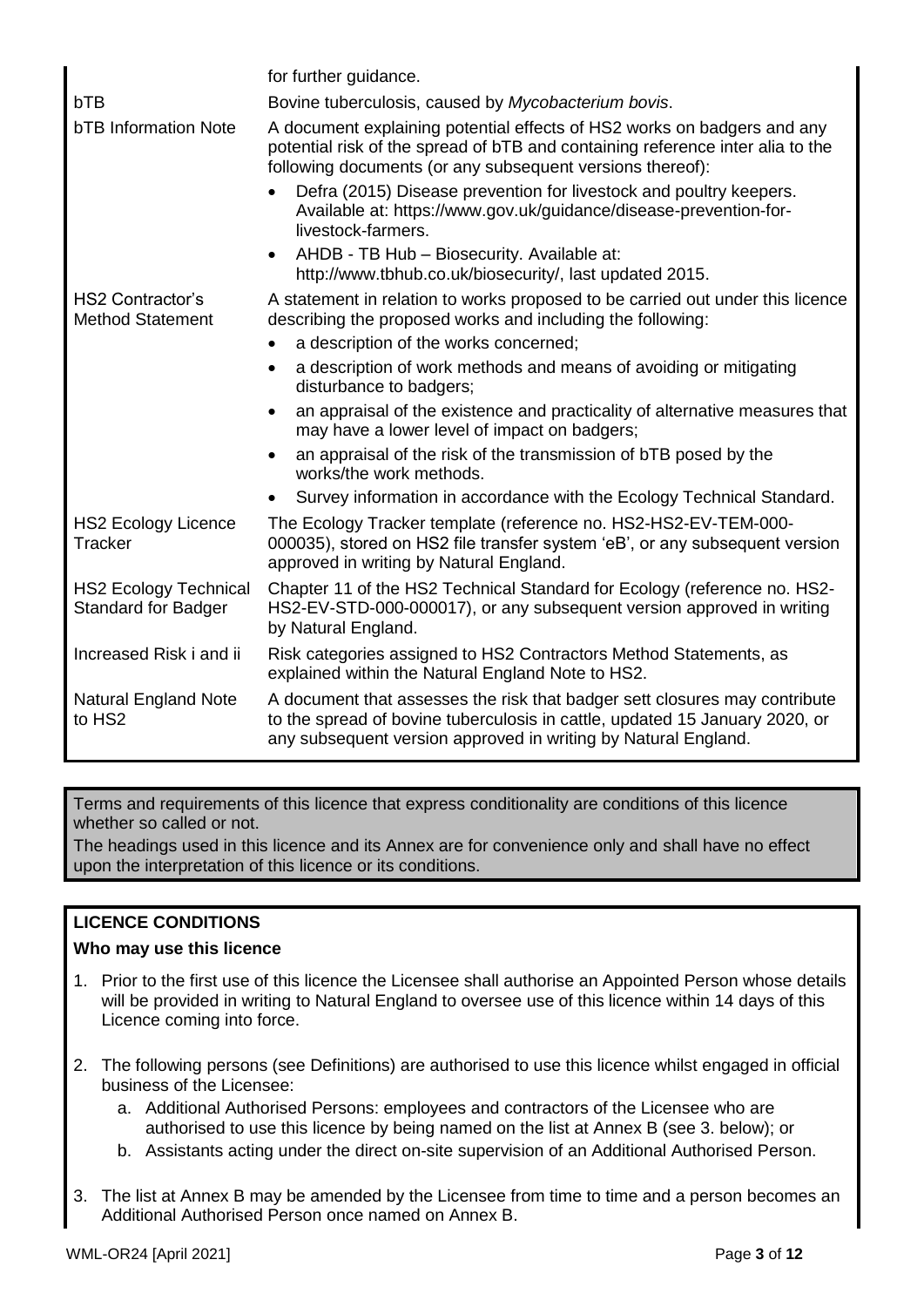4. The Annex B list of Additional Authorised Persons from time to time shall be held and maintained by the Licensee and shall be made available to Natural England at reasonable notice during working hours.

## **Working under the licence**

- 5. All persons using this licence must act in accordance with the Additional Conditions at Annex A of this licence.
- 6. It is the responsibility of the Licensee to ensure that all persons using this licence possess appropriate knowledge and experience and /or instruction to undertake licensed activities in accordance with the terms and conditions of this licence.
- 7. All persons operating under this licence must act in accordance with the HS2 Ecology Technical Standard for Badgers and this licence, including Annex A. If there is any conflict between that document and the terms and conditions of this licence, those in this licence shall prevail.
- 8. Any Additional Authorised Person engaged in activity under the terms and conditions of this licence shall at all times carry a form of identification and authorisation and produce it on demand to any police or Natural England officer (see Information and Advice note e).
- 9. The Licensee is responsible for all activities carried out under this licence, including activities carried out by Additional Authorised Persons and their Assistants.

## **Recording and reporting requirements**

10. It is a condition of this licence that the Licensee collects and holds:

- a. the information required for each Annual Report to Natural England using the report form at Annex C or such alternative report form as Natural England may, acting reasonably, from time to time require:
- b. a record of the names, and organisation / consultancy, of all persons authorised to use this licence, including Assistants; and
- c. a record of all incidents where an activity has not been conducted in accordance with this licence and any remedial or corrective action taken.

Records must be kept for at least 24 months after the licence expires and are to be made available to any officer of Natural England at any reasonable time.

11. An Annual Report of activities conducted under this licence must be sent by the Licensee to Natural England (at the address given below) for the reporting period 1 January (or date of issue, whichever is sooner) to 31 December (inclusive) no later than 28 February of each subsequent reporting year (see Information and Advice note h). If the licence is not used, a 'nil return' must be provided. A further report, covering activities conducted under the licence between 1 January 2023 (*day following final date from previous report*) and 28 February 2023 (*expiry date*) (inclusive) is to be submitted within four weeks of the expiration of the licence.

## **Licence compliance**

- 12. All persons authorised by this licence shall permit an officer of Natural England, accompanied by such persons as he/she considers necessary for the purpose, on production of his/her identification on demand, reasonable access to work being undertaken for monitoring purposes and to be present during any operations carried out under the authority of this licence for the purpose of ascertaining whether the conditions of this licence are being, or have been, complied with. Additional Authorised Person(s) shall give all reasonable assistance to an officer of Natural England and any persons accompanying him/her.
- 13. Natural England must be informed of all breaches to this licence within 48 hours of it becoming apparent to the Licensee that a breach has occurred. Unless advised otherwise by Natural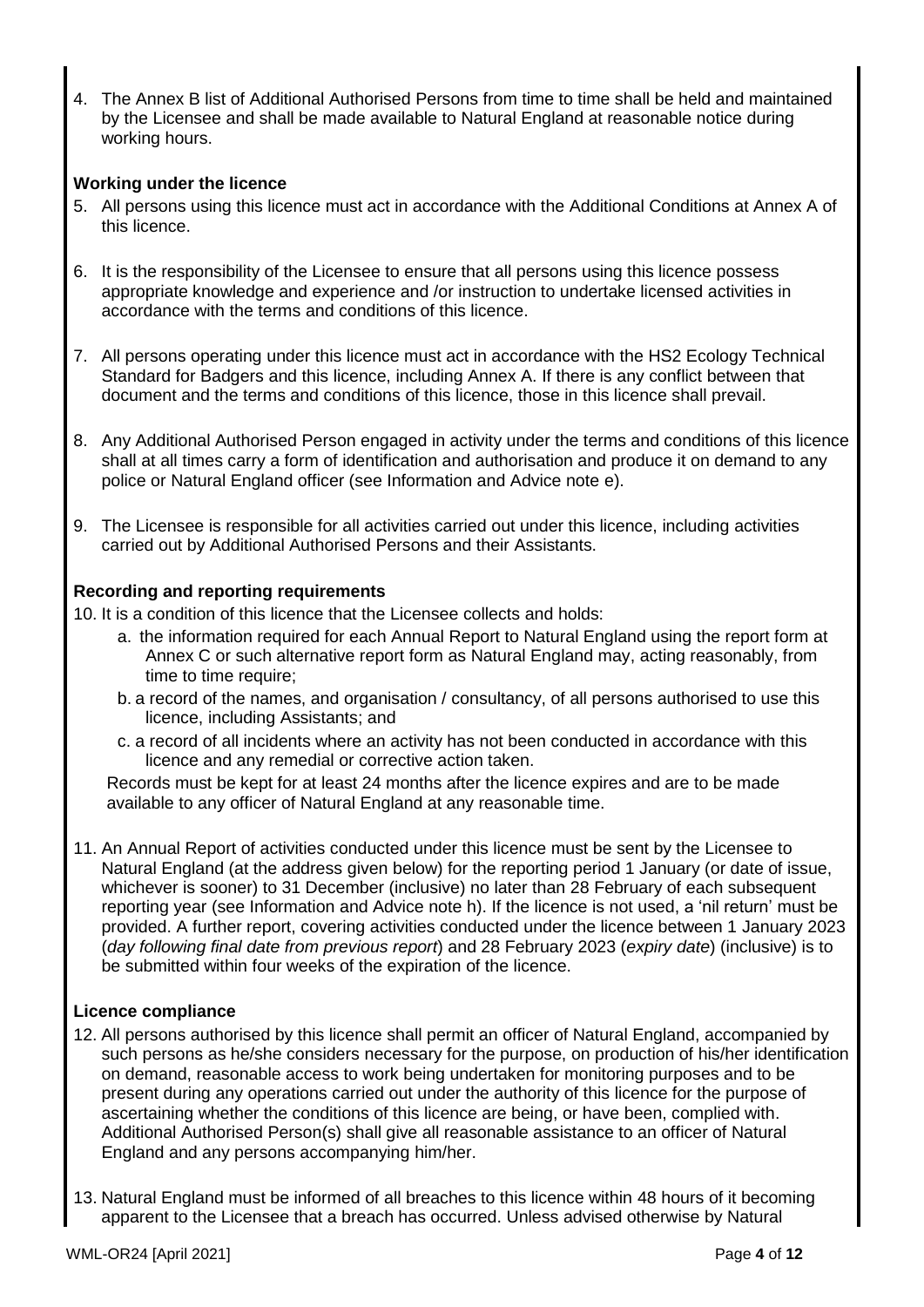England, the licensed organisation must take the necessary steps to address any breaches or poor practice identified as quickly as possible.

Issued by and on behalf of Natural England on 8

### 8<sup>th</sup> April 2021

#### **INFORMATION AND ADVICE specific to this licence**

#### **Badger setts**

- a. The 1992 Act defines a badger sett as *"any structure or place which displays signs indicating current use by a badger".* Examples of signs that may indicate 'current use' include entrances that are >25 cm in diameter with a flattened oval appearance, entrances that are clear of debris and vegetation, entrances with smoothed sides (due to the passage of badgers), large spoil heaps (sometimes fresh) outside entrances, fresh bedding outside entrances, fresh badger footprints in spoil heaps, and well trampled runs leading to and from entrances. Further guidance (WMLG17) on interpretation of 'current use' of a badger sett is available at [http://webarchive.nationalarchives.gov.uk/20140605090108/http://www.naturalengland.org.uk/Images/WMLG](http://webarchive.nationalarchives.gov.uk/20140605090108/http:/www.naturalengland.org.uk/Images/WMLG17_tcm6-11815.pdf) [17\\_tcm6-11815.pdf](http://webarchive.nationalarchives.gov.uk/20140605090108/http:/www.naturalengland.org.uk/Images/WMLG17_tcm6-11815.pdf)
- b. Main setts usually have a large number of entrances with large spoil heaps, and look well used. They usually have well used paths to and from the sett, and between sett entrances. Although normally the breeding sett, and in continual use all year round, it is possible to find a main sett that has become disused because of excessive disturbance or for some other reason.

#### **General Information**

- c. The licence can be extended, terminated or revoked at any time by Natural England or the Secretary of State, but this will not be done unless there are good reasons for doing so.
- d. Any requests for information in a licence will be considered under the Environmental Information Regulations 2004 and the Freedom of Information Act 2000 as appropriate.
- e. Additional Authorised Persons are advised to carry a copy of this licence at all times when acting under this licence.
- f. An individual licence may be required for any activities that would otherwise result in offences that are not covered by this licence. Contact [HS2wildlifelicensing@naturalengland.org.uk](mailto:HS2wildlifelicensing@naturalengland.org.uk) for further information.

#### **Training and experience requirements**

g. It is the responsibility of the Licensee to ensure that each Additional Authorised Person has the appropriate level of expertise and experience to undertake the activities which they are permitted to undertake under this licence. It is also the Additional Authorised Person's responsibility to ensure that Assistants have appropriate training, experience and instruction to act under this licence.

#### **Reporting**

- h. The Report of action taken under licence (WML-OR24(R)) must be completed annually (see Conditions 10 and 11).
- i. Reports must be emailed to Natural England, but they may also be posted (please mark 'Licence Returns' send to the licensing email or postal address given below in 'Contact Details').

#### **Compliance and enforcement**

- The Licensee is expected to monitor compliance with the licence and to take action in the event that poor practice and/or non-compliance are identified. A person may be barred from using this licence by Natural England, for example, if that person breaches the conditions of this licence. In these circumstances Natural England will notify the Licensee.
- k. Natural England will consider reporting any non-compliance, or concerns over standards, to the professional body of which a Consultant is a member.

#### **COVID-19**

l. Persons acting under this licence must abide by the advice described in "Coronavirus (*COVID-19): surveying and mitigation works affecting wildlife"* issued by Defra to Natural England, as a minimum precaution to reduce the risk of accidental transmission of the virus that causes COVID-19 from humans to wild mammals. "Coronavirus (*COVID-19): surveying and mitigation works affecting wildlife*" is available at <https://www.gov.uk/guidance/coronavirus-covid-19-surveying-and-mitigation-works-affecting-wildlife> or on request from Natural England [\(wildlife@naturalengland.org.uk\)](mailto:wildlife@naturalengland.org.uk). You must check whether this advice has been updated and if so, ensure that you act in accordance with the most up to date version. Any products used to clean and disinfect equipment must be safe for use where there could be contact with animals, and used at an effective and safe dilution rate. 'Safe4' is considered to be an appropriate disinfectant for this purpose, and is considered effective against the virus at a dilution of 1:50.

### **INFORMATION AND ADVICE for all Licences**

#### **General Information**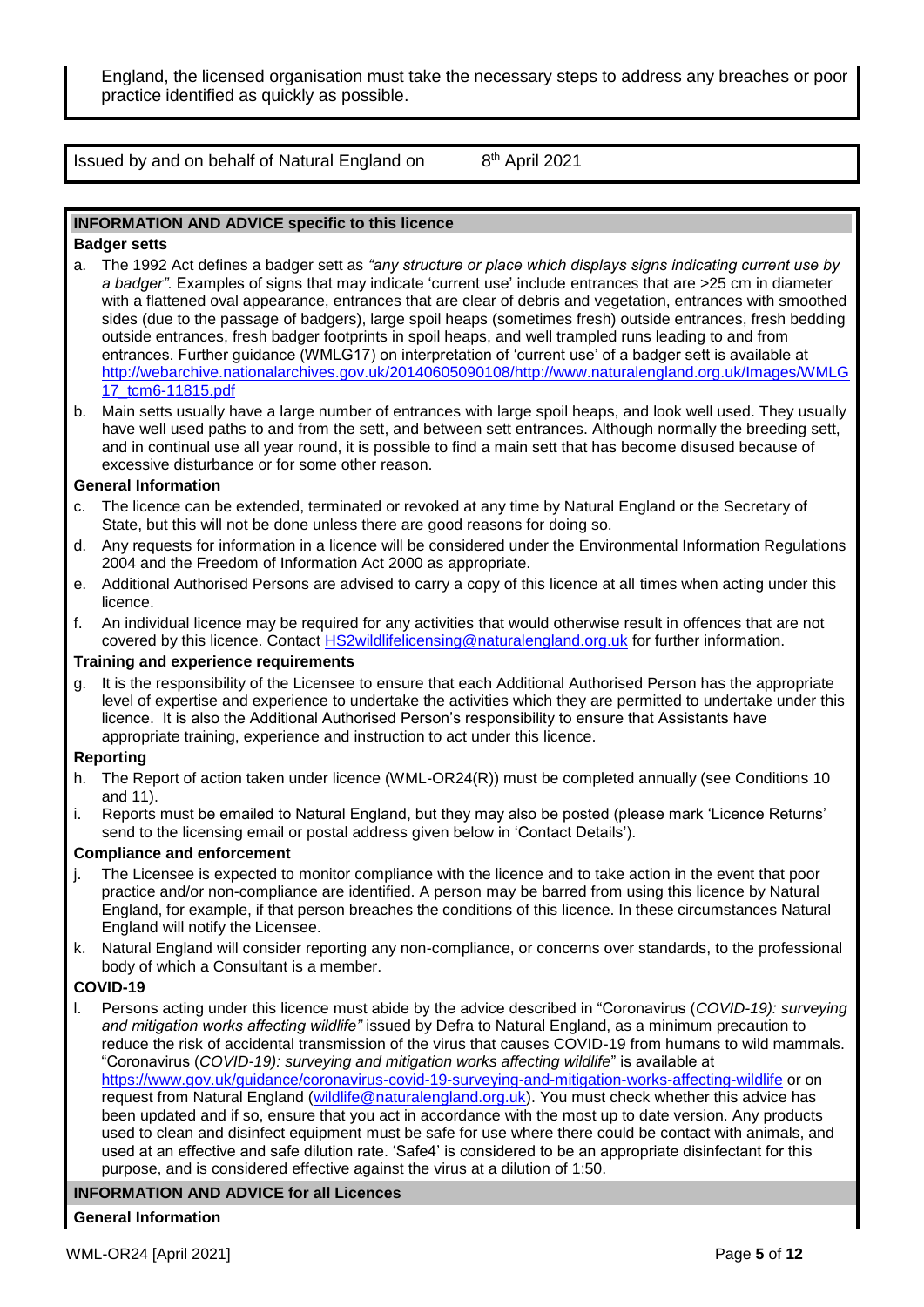m. The common name of the species given in licences and annexes to licences is included by way of guidance only; in the event of any dispute or proceedings, it is the scientific name of the species only that will be taken into account.

#### **The limits of licences**

- n. Licences permit action only for the purposes specified on that licence.
- o. Licences do not permit actions prohibited under any other legislation, **nor do they confer any right of entry upon land.**
- p. No work must be carried out under this licence on a National Nature Reserve except with the prior written permission of Natural England's 'SSSI Adviser' for the relevant site(s) (contact details available from Enquiry Service – see below).
- q. Unless otherwise stated the provisions of Natural England licences only apply landward of the mean low water mark in England. The Marine Management Organisation is responsible for all licensing seaward of the mean low water mark.

#### **Protected Sites**

- r. You can search for and view details about all SSSIs by using Natural England's [Designated Sites system.](https://designatedsites.naturalengland.org.uk/SiteSearch.aspx) The notification documents for each SSSI contain a list of operations that require Natural England's prior consent. Owners and occupiers of land notified as SSSIs are required to give written notice to Natural England before either beginning any of these operations or allowing someone else to carry out those operations. SSSI consent can only be given to a SSSI owner or occupier. It may be given with or without conditions, or in some cases, consent may not be granted. A similar process applies to public bodies and statutory undertakers (as defined under Section 28G of the Wildlife and Countryside Act 1981 (as amended)) and this obligation applies even where the operations are carried out on land outside of the SSSI.
- s. Please note that as the licensee you will not be able to undertake the licensed activity on a SSSI until the owner or occupier of the SSSI has applied for, and received, Natural England's written SSSI consent. If you do so, you may be at risk of committing an offence. As the licensee, if you wish to exercise this licence on a SSSI you must contact the relevant owners or occupiers of the SSSI and ensure they give written notice to Natural England of their proposal to permit you to carry out licensed activity on their SSSI. You must wait until a SSSI consent decision has been received by the SSSI owner/occupier before you begin to exercise this licence on a SSSI. See [Gov.uk](https://www.gov.uk/guidance/protected-areas-sites-of-special-scientific-interest) for further information on how to get SSSI consent from Natural England.
- t. In considering whether to issue consent or assent for activities likely to affect a SSSI that is a European Site, in other words a Special Protection Area (SPA) or Special Area of Conservation (SAC), Natural England will carry out a Habitats Regulations Assessment, as required by the Conservation of Habitats and Species Regulations 2017 (as amended) to ensure there will be no adverse effects on the European Site.

| <b>Contact details for Natural England</b>                                           |                                            | Other useful contacts                                                                                                           |
|--------------------------------------------------------------------------------------|--------------------------------------------|---------------------------------------------------------------------------------------------------------------------------------|
| For licensing enquiries (& Reporting):                                               |                                            | <b>Local Record Centres:</b> to find out where your nearest Local                                                               |
| <b>Telephone</b>                                                                     | 020 802 61089                              | Record Centre is visit the Association of Local Environmental                                                                   |
| Email                                                                                | HS2wildlifelicensing@naturalengland.org.uk | Record Centres website at: http://www.alerc.org.uk/find-an-                                                                     |
| <b>Postal address</b>                                                                |                                            | Irc.html                                                                                                                        |
| Wildlife Licensing, Natural England, Horizon House, Deanery<br>Road, Bristol BS1 5AH |                                            | <b>Legislation:</b> to view the full text of the legislation referred to<br>in this licence visit http://www.legislation.gov.uk |
|                                                                                      |                                            | <b>Feedback and Complaints:</b> we welcome and value your                                                                       |
| For other enquiries use the Enquiry Service:                                         |                                            | compliments, complaints, suggestions and comments about                                                                         |
| <b>Telephone</b>                                                                     | 0300 060 3900                              | our services. Please see our 'Contact us' section for more                                                                      |
| Email                                                                                | enquiries@naturalengland.org.uk            | details.                                                                                                                        |
| Web                                                                                  | <b>Natural England - GOV.UK</b>            | https://www.gov.uk/government/organisations/natural-                                                                            |
|                                                                                      |                                            | england#org-contacts                                                                                                            |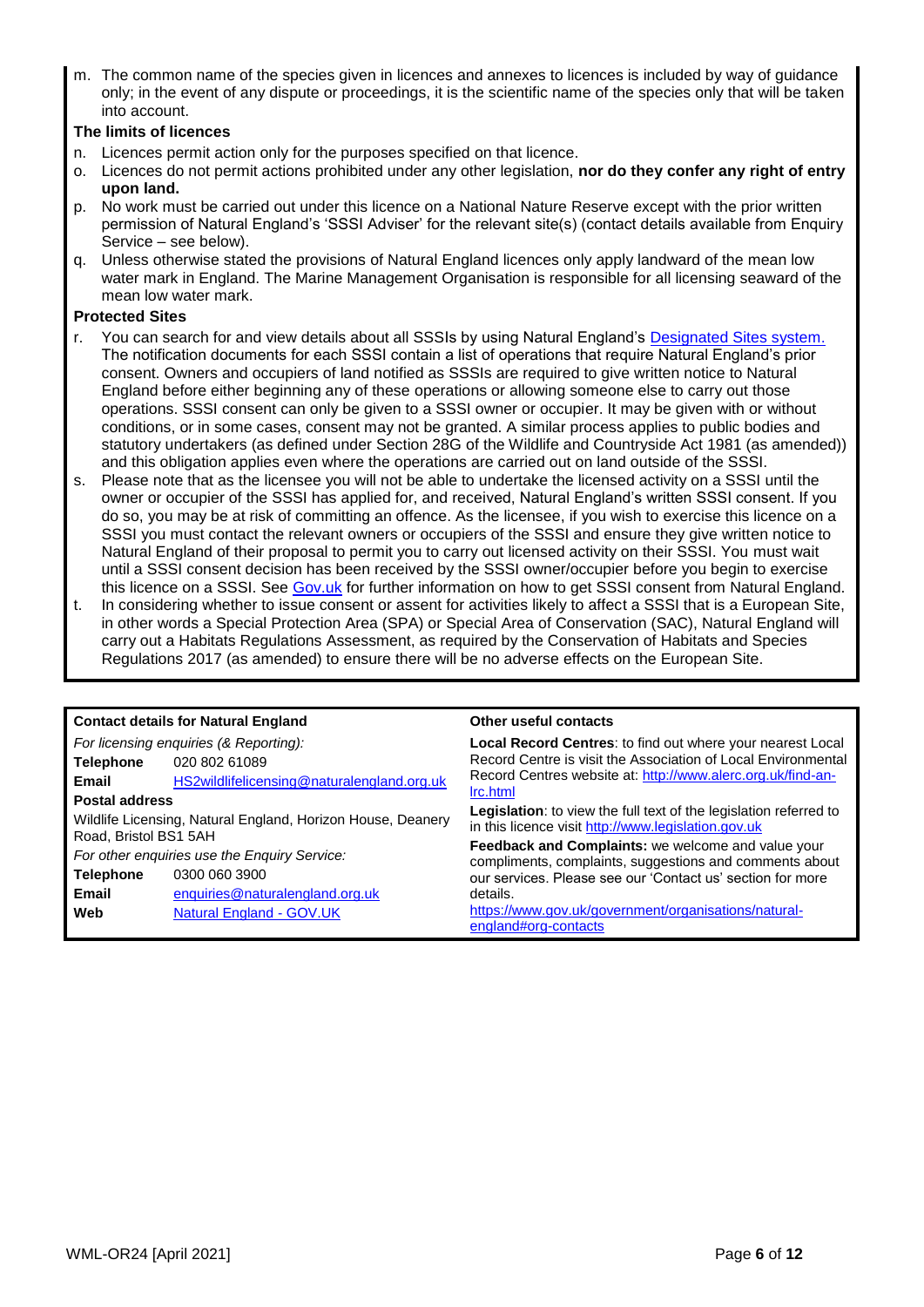

#### **Using and sharing your information**

The data controller is Natural England. For further information on how we process your personal information please see the Discretionary Advice Service (DAS) privacy notice *[https://www.gov.uk/government/publications/natural](https://www.gov.uk/government/publications/natural-england-privacy-notices)[england-privacy-notices](https://www.gov.uk/government/publications/natural-england-privacy-notices)*

| Organisation                                  |              | <b>Species Activity</b>             | <b>Sharing purpose</b>                                             |
|-----------------------------------------------|--------------|-------------------------------------|--------------------------------------------------------------------|
| Statutory nature conservation<br>bodies $2$   | Various      | Various                             | Compliance, enforcement, licence assessment                        |
| Defra and its executive agencies <sup>3</sup> | Various      | Various                             | Compliance, enforcement, licence assessment                        |
| Devolved administrations <sup>4</sup>         | Various      | Various                             | Compliance, enforcement, licence assessment                        |
| Marine Management<br>Organisation             | Marine       | Various                             | Compliance, enforcement, licence assessment                        |
| Police                                        | Various      | Various                             | Compliance, enforcement activity                                   |
| Local planning authorities                    | Various      | Development licences                | Compliance, enforcement, licence assessment                        |
| <b>Bat Conservation Trust</b>                 | <b>Bats</b>  | All activities                      | Licence assessment, species protection                             |
| <b>British Trust for Ornithology</b>          | <b>Birds</b> | Photography and ringing             | Compliance, enforcement, licence assessment, species<br>protection |
| Deer Initiative                               | Deer         | Night shooting and<br>translocation | Licence assessment                                                 |
| Zoological Society of London                  | Various      | Various                             | Disease risks                                                      |
| Industry and charitable bodies <sup>5</sup>   | Various      | Various                             | Application support, licence assessment                            |
| <b>Experts and academics</b>                  | Various      | Various                             | Application support, licence assessment                            |

Natural England may make some information available where there's public interest in wildlife licensing and who it issued a licence to. Information released may include but is not limited to: your name or business name; application and licence details; licence reports and returns.

Natural England will not release information for licensed activities that are sensitive or could harm people, species or habitats, for example names and addresses of individuals, locations of licensed activities.

Natural England respects your personal privacy when responding to access to information requests. Natural England only shares information when necessary to meet the statutory requirements of the Environmental Information Regulations 2004 and the Freedom of Information Act 2000.

**How long Natural England holds personal data**

Natural England will keep your personal data for 7 years after the expiry of your licence or longer if stated in the licence conditions. **What happens if you do not provide the data** 

Natural England will be unable to assess your application for a wildlife licence if you do not provide the data.

**Use of automated decision-making or profiling** 

The information you provide is not used for:

• automated decision making (making a decision by automated means without any human involvement)

• profiling (automated processing of personal data to evaluate certain things about an individual)

**Transfer of data outside the European Economic Area (EEA)** 

Natural England will not transfer your data outside of the EEA.

**Your rights** 

l

Find out about your [individual rights](https://ico.org.uk/for-organisations/guide-to-the-general-data-protection-regulation-gdpr/individual-rights/) under the General Data Protection Regulation (GDPR), the Data Protection Act 2018. **Complaints** 

You have the right to [make a complaint](https://ico.org.uk/make-a-complaint/) to the Information Commissioner's Office at any time.

**Natural England's personal information charter**

Our [personal information charter](https://www.gov.uk/government/organisations/natural-england/about/personal-information-charter) explains more about your rights over your personal data.

<sup>2</sup> Natural Resources Wales, Northern Ireland Environment Agency, Scottish Natural Heritage

<sup>&</sup>lt;sup>3</sup> such as Animal & Plant Health Agency, Centre for Environment Fisheries and Aquaculture Science

<sup>4</sup> Northern Ireland Executive, Scottish Government, Welsh Government

<sup>&</sup>lt;sup>5</sup> for example Angling Trust, Chartered Institute of Ecology and Environmental Management, Game and Wildlife Conservation Trust, Royal Society for the Protection of Birds, Wildlife Trusts, Wildfowl and Wetlands Trust, National Gamekeepers Organisation, Vincent Wildlife Trust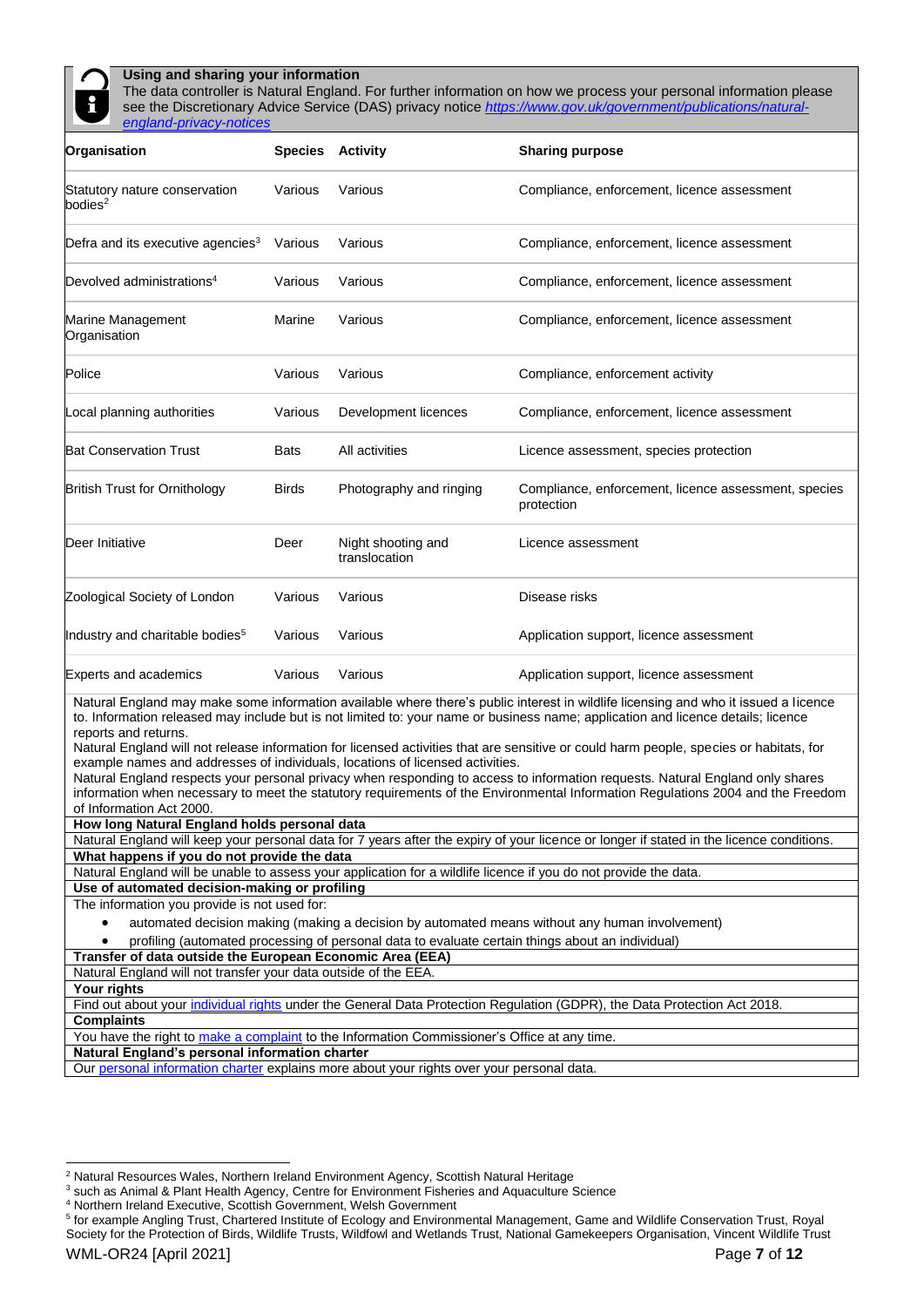# **WML – OR24(A) Annex A HS2 Ltd Badgers – HS2, Phase 1 London to West Midlands**



Additional Conditions for exclusion of badgers from their setts by means of one-way gates, and closure/destruction of setts

## **OVERVIEW**

This annex to the licence permits persons authorised under this licence to disturb badgers (*Meles meles*) whilst occupying setts, interfere with badger setts, including excluding badgers from setts and damaging/destroying badger setts located in the route of High Speed Two, Phase One: between London and the West Midlands.

The activities permitted by this licence:

To interfere with badger setts (see Information and Advice note a in main licence WML-OR24) by means of:

- a) Obstructing sett entrances by means of one-way badger gates
- b) Obstructing access to sett entrances by blocking or proofing
- c) Damaging a sett by hand, use of hand tools and mechanical means
- d) Destruction of a vacant sett by hand, hand tools and mechanical means
- e) Disturbance of badgers

Subject to the terms and Licence Conditions set out in the main licence and the Annex Licence Conditions below.

## **IMPORTANT**

This licence is to be used only where licensed activities cannot be reasonably or practicably avoided. The conduct of the activities and operations listed at a) to e) above and set out in more detail under the heading Activities and Operations, below are subject to the Additional Conditions and to the terms and conditions contained in the main body of the licence.

## **Additional Conditions**

- A1 All works undertaken using this licence must comply with the requirements set out in the most up to date iteration of the HS2 Ecology Technical Standard for Badger and detailed design developed for the site.
- A2 Before works commence on a site the Licensee must ensure that the survey data are of an age that accurately depicts sett status at the time the works are planned.
- A3 Work may only be undertaken after a Contractor's Method Statement (see Definitions) for those works has been approved by the Licensee.
- A4 Approved Contractor's Method Statements must be retained by the Licensee and made available to any officer of Natural England on demand.
- A5 Contractor's Method statements for sett evictions and exclusions causing Increased Risk i and ii (see Definitions), must include reasonable measures to mitigate the risk of a potential increase in confirmed new incidents of bTB in susceptible livestock herds within 2 km of these works. Depending on risk, those measures might include:
	- Provision of information on biosecurity eg HS2 bTB information note, TB Hub, 5-Point Plan, ibTB;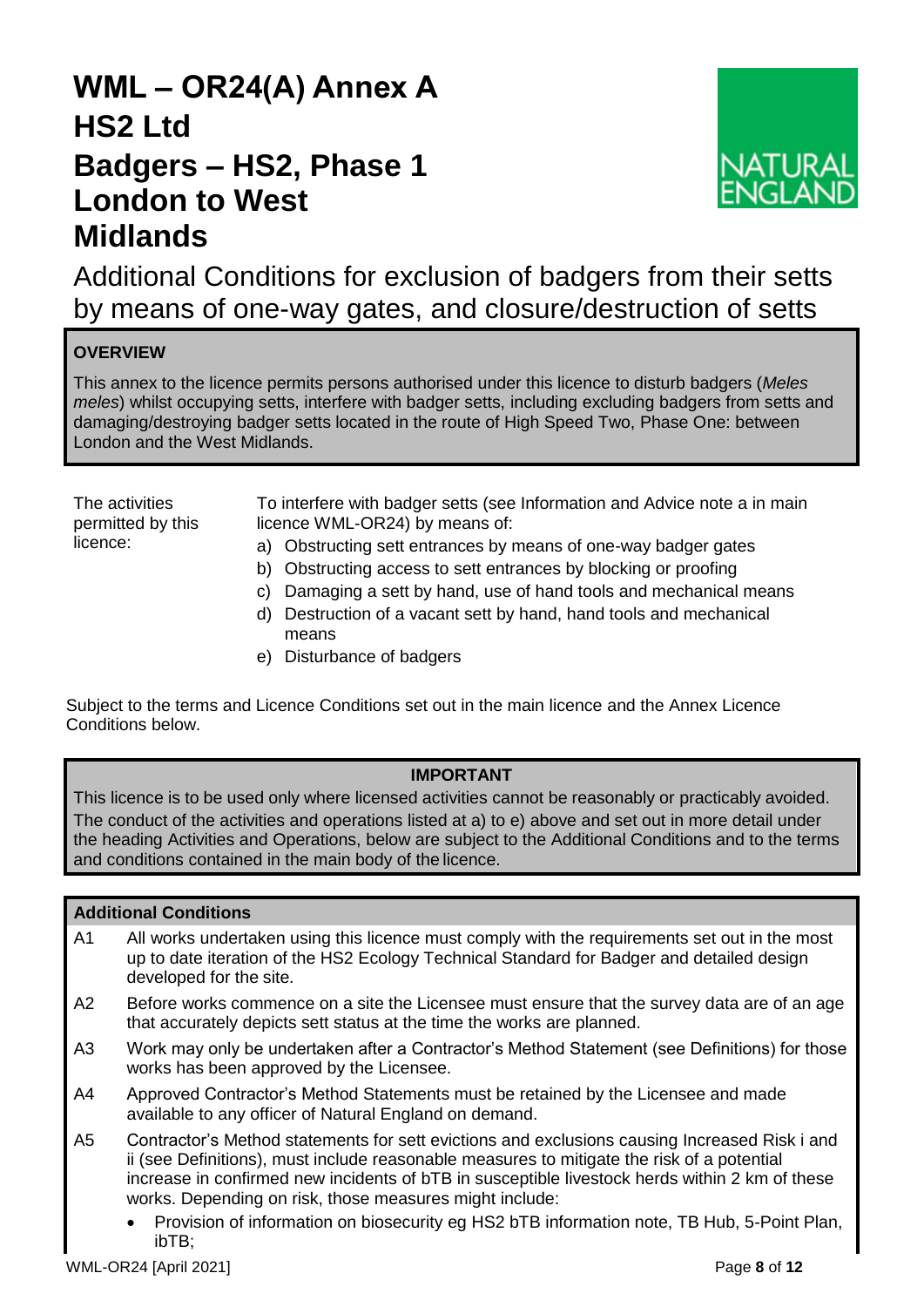• TBAS visits to susceptible livestock farmers (unless declined).

For this purpose, 'reasonable measures' means measures that in the particular circumstances are practicable, proportionate and appropriate.

- A6 Method statements identifying Increased Risk levels i and ii will require review by Natural England before works commence. Those method statements must be supplied to Natural England via HS2wildlifelicensing@naturalengland.org.uk and uploaded to the HS2 Ecology SharePoint page. Natural England will review and respond within 5-10 working days.
- A7 The Licensee must regularly submit, at intervals no greater than monthly periods, to the HS2 Ecology Licence Tracker (See Definitions), details of forthcoming setts subject to licensable works.

## **Activities and Operations**

- A8 The Licensee or Additional Authorised Person must ensure, before any works commence on any site, that all those involved with the licensable works understand by way of an induction and instruction ('tool box talk'):
	- That badgers may be present and the basics of the legislation;
	- The measures that will be used to avoid harm to badgers;
	- Good working practices;
	- Licensable activities:
	- What to do should a live badger be found.
- A9 A written record of persons inducted and instructed must be made and maintained and be made available to Natural England or any police officer on request.
- A10 The Licensee and Additional Authorised Persons are responsible for ensuring that all reasonable precautions are taken to ensure that unnecessary suffering or cruel ill treatment of any badger is avoided.

## **Use of machinery and vehicles near a sett and vegetation clearance around/over a sett (Conditions relevant to where the action will disturb badgers whilst occupying a sett, but where the sett will not be damaged/closed or destroyed)**

- A11 Prior to the start of operations, an area within a minimum distance of 10 metres (11 yards) of any known badger sett entrances that display signs indicating current use by a badger must be clearly marked using coloured tape, string, paint, or other prominent markers. Any further setts which are discovered during any operations must be similarly marked as soon as their presence becomes known.
- A12 Within the marked area as above ('exclusion zone') no heavy machinery is to be used, no burning is to be carried out, no timber or brash piles are to be created and no stumps are to be removed. Fuel, oil, and chemicals must not be stored or applied within the marked area (the only exception is where conifer stumps must be treated against attack by the fungus *Heterobasidion annosum* (Fomes)).
- A13 Vehicles must not drive directly or park over badger sett entrances.
- A14 Trees/stumps/shrubs/hedges within 20 metres (22 yards) of the sett must not be uprooted.
- A15 Trees may be felled or vegetation cleared within the exclusion zone using hand-held tools and hand-held machinery such as chainsaws or brushcutters.
- A16 Trees may also be felled using a purpose-built machine, where the boom and cutting head can safely reach into the exclusion zone, provided the body of the machine remains parked outside the exclusion zone.
- A17 Trees must be felled to fall away from, or be lifted away from, badger sett entrances.
- A18 Any badger sett entrances which become blocked must be unblocked and left unobstructed at the end of each day's work.
- A19 Timber or brash may be extracted or removed from inside the exclusion zone using a tractor and winch or a purpose-built machine, provided the body of these machines remains parked outside the exclusion zone.
- A20 Where works involve pile driving, rock boring, dynamic compaction or a similar activity with the potential to cause ground vibration that could disturb badgers occupying a sett or damage a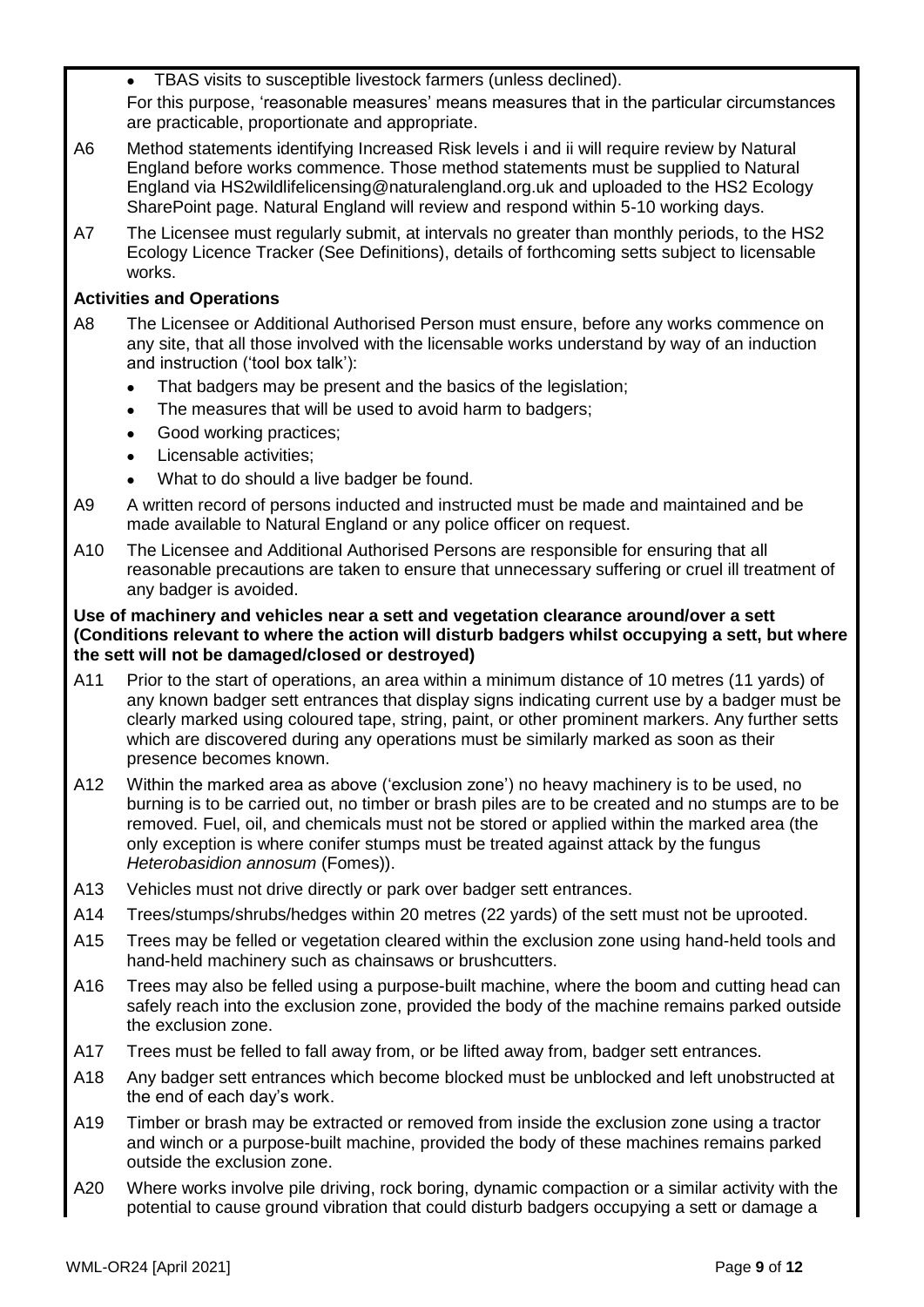sett by causing tunnel collapse, the impact on that sett must be evaluated prior to commencement in accordance with Recommendation and Information note h and i).

A21 If disturbance is reasonably expected to result in a longer-term impact (e.g. more than 4-6 weeks) on the badgers occupying that sett or cause tunnel collapse, in accordance with Licence conditions A28 - A36, badgers must be excluded from the sett and the sett closed and proofed against re-entry by badgers before that operation begins and for its duration. Activities with the potential to cause such a level of disturbance must therefore not be carried out between 1 December and 30 June in any one year.

## **Determining use of a sett entrance by means of soft blocking.**

- A22 Soft blocking should not be used prior to the closure of a sett displaying activity indicative of current occupation, unless the action will assist the eviction process by reducing the number of entrances which need to be gated, in accordance with conditions A28 to A36.
- A23 Soft blocking may only be carried out between 1<sup>st</sup> July and 30<sup>th</sup> November (inclusive) in any one year. In order to determine the activity status of certain sett entrances, sett entrances must be lightly blocked using loose soil or untainted straw, hay, bracken or leaf litter not harmful to badgers. Monitoring must be carried out for a minimum of twenty-one (21) consecutive days at intervals of no more than three (3) days to determine whether badgers have used the sett entrances.
- A24 If monitoring demonstrates that badgers have not unblocked these sett entrances during the minimum twenty-one (21) day period, then steps must be taken immediately to hardblock and proof these sett entrance(s) to prevent badgers from reusing them.
- A25 Lightly blocked sett entrances which become unblocked by badgers during the twenty-one (21) day period must have one-way badger-gates installed, in accordance with Licence Conditions A28- A36.

## **Insertion of inspection equipment (eg endoscope camera) into the sett (if required)**

- A26 Any inspection equipment inserted into the sett must be carried out in such a way so as not to damage any sett entrance, tunnel or chamber.
- A27 Any inspection equipment must be immediately retracted if the presence of badger(s) in the sett is confirmed.

## **Exclusion of badgers by means of one-way gates**

- A28 The exclusion of badgers from their setts by means of one-way gates must only be carried out between 1st July and 30th November (inclusive) in any one year.
- A29 At the start of the operation, vegetation around the sett must be removed down to ground level only to reveal all sett entrances.
- A30 Un-gated sett entrances to tunnels which have been shown not to be occupied by badgers must be blocked or proofed against re-entry by badgers.
- A31 One-way badger gates, opening outwards, must be securely installed in all sett entrances displaying signs of possible occupation by badgers to allow badgers to exit from but not enter the sett.
- A32 The sett must be visited at intervals of no more than three (3) days to inspect the gate(s) to ensure that they open and close freely, and to check for signs of badgers having regained access to the sett.
- A33 The badger gate(s) must remain continuously in position for a minimum period of twenty-one (21) days following the last sign indicating possible access by badgers into the sett and until immediately before action is taken to destroy the sett or securely close access to it.
- A34 Measures to exclude badgers must remain in place until immediately before sett destruction or further measures to prevent re-entry are carried out. In situations where the sett is to be kept closed until works in the area are complete and then re-opened, monitoring must be undertaken at intervals of no more than thirty (30) days throughout the period of closure (see Recommendation c.). In the event badgers regain access to the sett after 30 November in any year the licensee must contact Natural England's licensing team for advice on how to proceed.
- WML-OR24 [April 2021] Page **10** of **12** A35 Where for safety or other practical reasons it is not possible to install a one-way gate in every sett entrance, the sett must be enclosed by a badger-proof electric or wire mesh fence incorporating at least one (1) one-way badger gate(s), opening outwards, to allow badgers to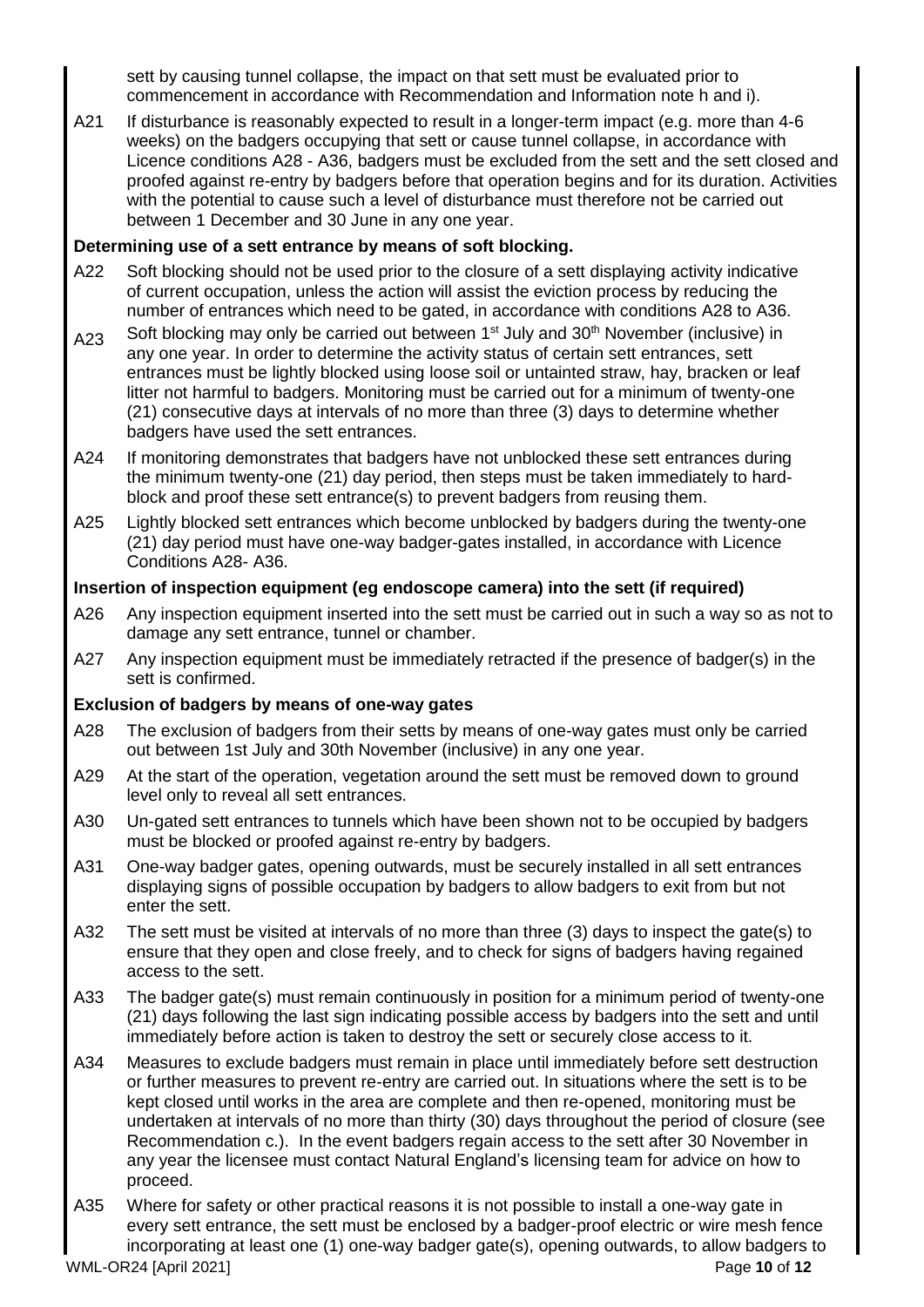exit from but not enter the fenced area. The gate(s) and sett entrance(s) must be monitored in accordance with Licence Conditions A31-A33.

A36 Where operations have started prior to 9th November in any calendar year and it is found that badgers breach the proofing and an extension to the exclusion period is required, then the licensee must contact the Natural England licensing team for advice on how to proceed.

## **Provision of artificial setts**

- A37 An artificial sett must be provided where closure or destruction of a sett (usually a main sett) results in there being no suitable alternative natural sett for the excluded badgers within their existing territory (such as an outlier or annex sett).
- A38 Any artificial sett must be constructed in a suitable location within the existing territory of the badgers which are being excluded (see Recommendation g) and to the standard set out in HS2 Ecology Technical Standards. Construction must be completed in advance of starting the exclusion of badgers from their main sett.
- A39 Where an artificial sett has been constructed, action to exclude badgers from their sett may only begin once there is evidence that badgers have discovered the artificial sett (see Recommendation g).
- A40 At least 20% (rounded up to the nearest whole number) of artificial setts constructed must be monitored for use by badgers at least twice a year for up to 2 (two) years following the closure and destruction of the original sett. The results of the monitoring must be provided to Natural England.

## **Emergency operations – excavation of a sett or part thereof without prior exclusion (referred hereafter to as 'live digging')**

- A41 This licence permits the live digging of badger setts only under the following circumstances:
	- Where the closure of a single tunnel or small part of a sett with limited activity is sufficient to allow works to proceed and avoid the need for full sett closure. Such works may involve the installation of a fence line or utility diversion/connection via a trench.
	- Other circumstances include where it is found that part of a sett has become damaged either by accident or unforeseen circumstances and it is necessary to take action to prevent harm to badgers.
- A42 This licence does not permit the live digging of badger setts to undertake works which are necessary but have been programmed incorrectly.
- A43 As soon as it becomes known that a 'live dig' is required, Natural England and the HS2 area ecology lead must be informed. This must be in writing via email. In urgent, emergency situations, a request via telephone and verbal agreement is permissible.
- A44 Digging into the sett may be undertaken with hand tools, or machinery with close supervision of any badger sett entrance/tunnel by a suitably experienced person.
- A45 The bucket on any mechanical excavator must be no wider than 60 cm (2 feet).
- A46 Where a sett chamber is approached, and/or where badger bedding material is visible, excavation should be carried out by hand.
- A47 The excavated site must be regularly inspected for any signs of badger digging and if any evidence is found action should be taken immediately to prevent additional setts from being excavated.
- A48 Tunnels must be dug back, starting from their entrance(s), only as far as necessary to complete the operation. All tunnels discovered during the excavation must be either dug back to their ends or have access holes left open so as to avoid trapping badgers.
- A49 Provision must be made to allow any badgers which may be trapped in blind-ending tunnels to escape.
- A50 If the live-dig is not completed within one (1) day then the following measures must be put in place overnight to determine whether badgers have used the sett entrances prior to the next day of live-digging:
	- a. trail cameras covering all sett entrances and/or
	- b. sett entrances must be lightly blocked using loose soil or untainted straw, hay, bracken or leaf litter overnight.
- A50 Any pipe used to reinstate part of the tunnel system must have an internal diameter no less